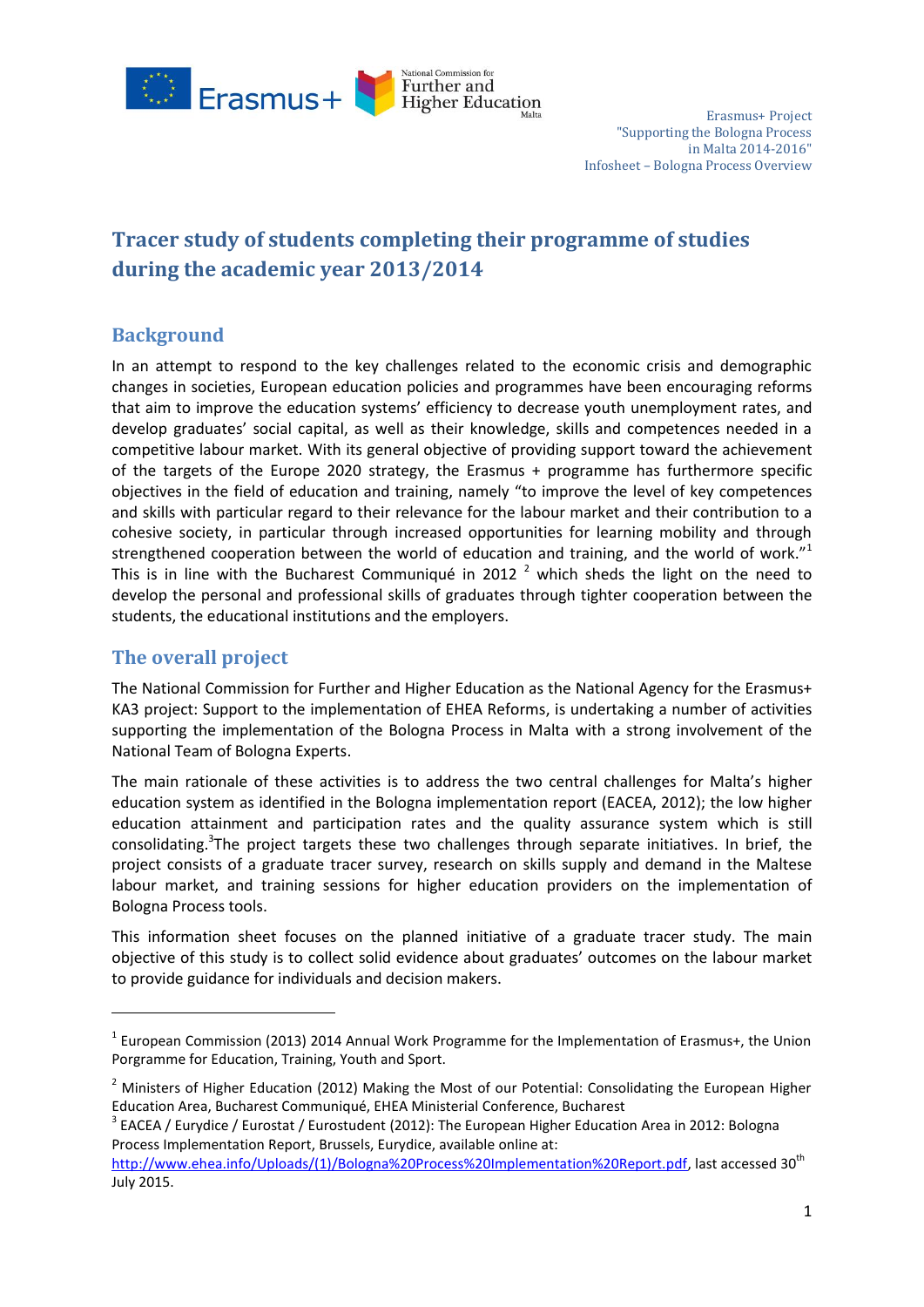

#### **Research questions**

The questionnaire aims to provide data on the following questions;

- 1. How do Maltese students' progress from compulsory education till their final degree?
- 2. In what kind of activities are students engaged in during their studies?
- 3. What are the labour market outcomes of different education pathways in terms of career prospects, unemployment rates, time to employment and employment conditions?
- 4. To what extent do graduates' study programmes and employment history affect their situation on the labour market?

### **Objectives**

This survey is expected to yield valuable data on the social and economic conditions of graduates which will allow the following;

- 1. Evaluate the students' education and employment history to understand their needs and demands
- 2. Increase public awareness about the labour market outcomes of participating in further and higher education to assist individuals in their decision making
- 3. Advise stakeholders on the needs of a diverse student population on the one hand and the needs of the labour market on the other
- 4. Assess the impact of ongoing reforms of the education system in Malta
- 5. Provide a basis for future systematic and periodic graduate tracer surveys in Malta
- 6. Collect the feedback and assessment of graduates for consideration in decision making processes

#### **Methodology**

The survey is carried out as an online survey. It targets graduates from all licensed Further and Higher Education providers in Malta who completed their studies in 2014. All types and levels of degrees are included.

The questionnaire for the graduate tracer study has been designed based on existing tracer studies carried out by education providers locally as well as abroad. A consultation among Further and Higher Education Providers and the National Team of Bologna Experts is foreseen to ensure the relevance of the questionnaire.

The topics covered in the survey include:

- 1. The graduates' programme of study from post compulsory education until to date,
- 2. Activities during studies; student mobility, internships, student representation..
- 3. The graduates' retrospective assessments of their programme of study
- 4. The situation after graduation, including additional studies
- 5. The transition from education to employment and job search,
- 6. Graduates' employment history since their first paid employment until to date